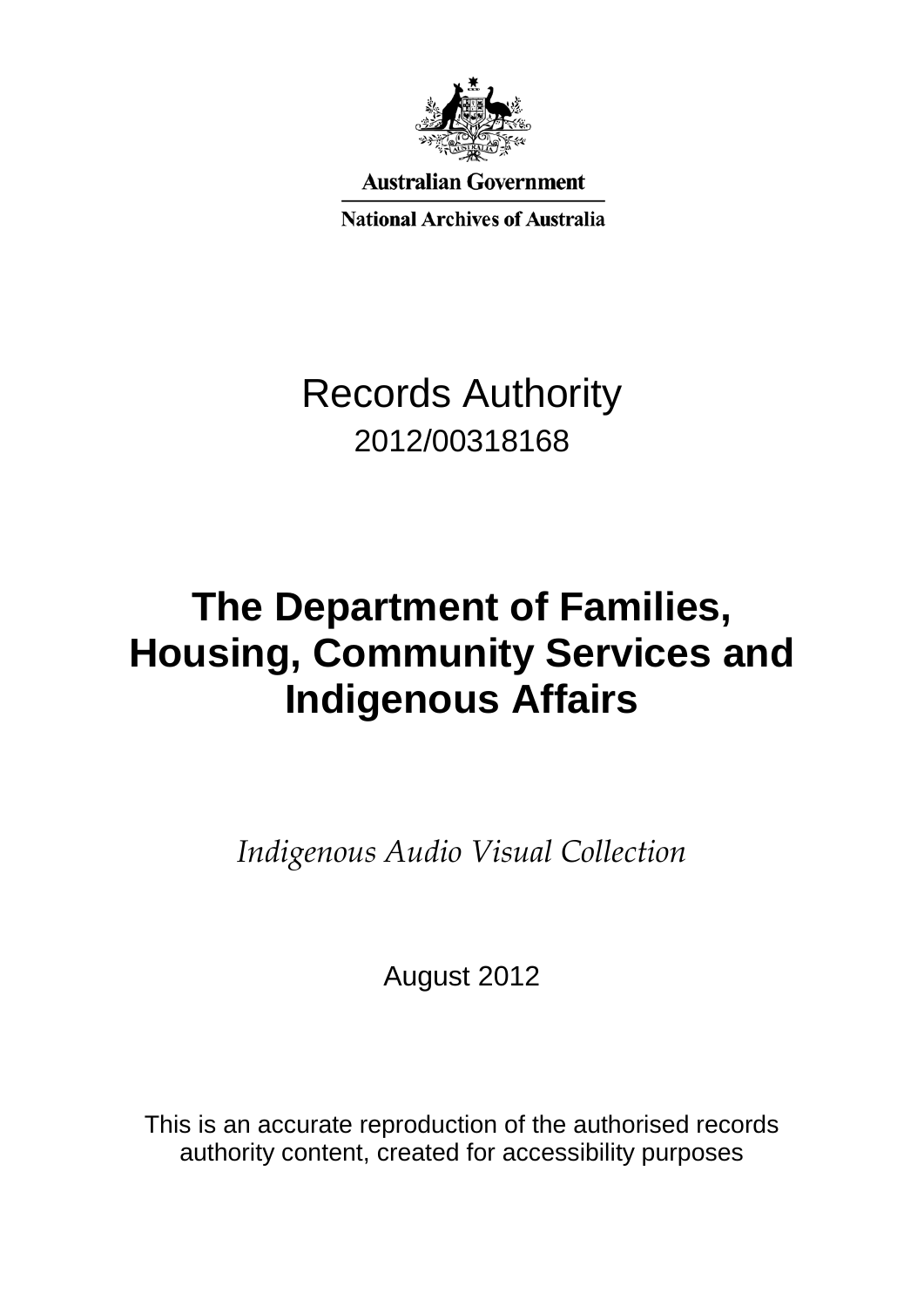### **CONTENTS**

| <u> INTRODUCTION __________________________________</u>        |                              |
|----------------------------------------------------------------|------------------------------|
| APPLICATION OF THIS AUTHORITY ________________________________ |                              |
| <b>CONTACT INFORMATION EXAMPLE AND RESIDENCE</b>               |                              |
| AUTHORISATION ___________________                              | ERROR! BOOKMARK NOT DEFINED. |
| INDIGENOUS AUDIO VISUAL COLLECTION NATIONAL COLLECTION         |                              |

© Commonwealth of Australia 2012

This work is copyright. Apart from any use as permitted under the *Copyright Act 1968,* no part may be reproduced by any process without prior written permission from the National Archives of Australia. Requests and inquiries concerning reproduction and rights should be directed to the Publications Manager, National Archives of Australia, PO Box 7425, Canberra Mail Centre ACT 2610, Australia.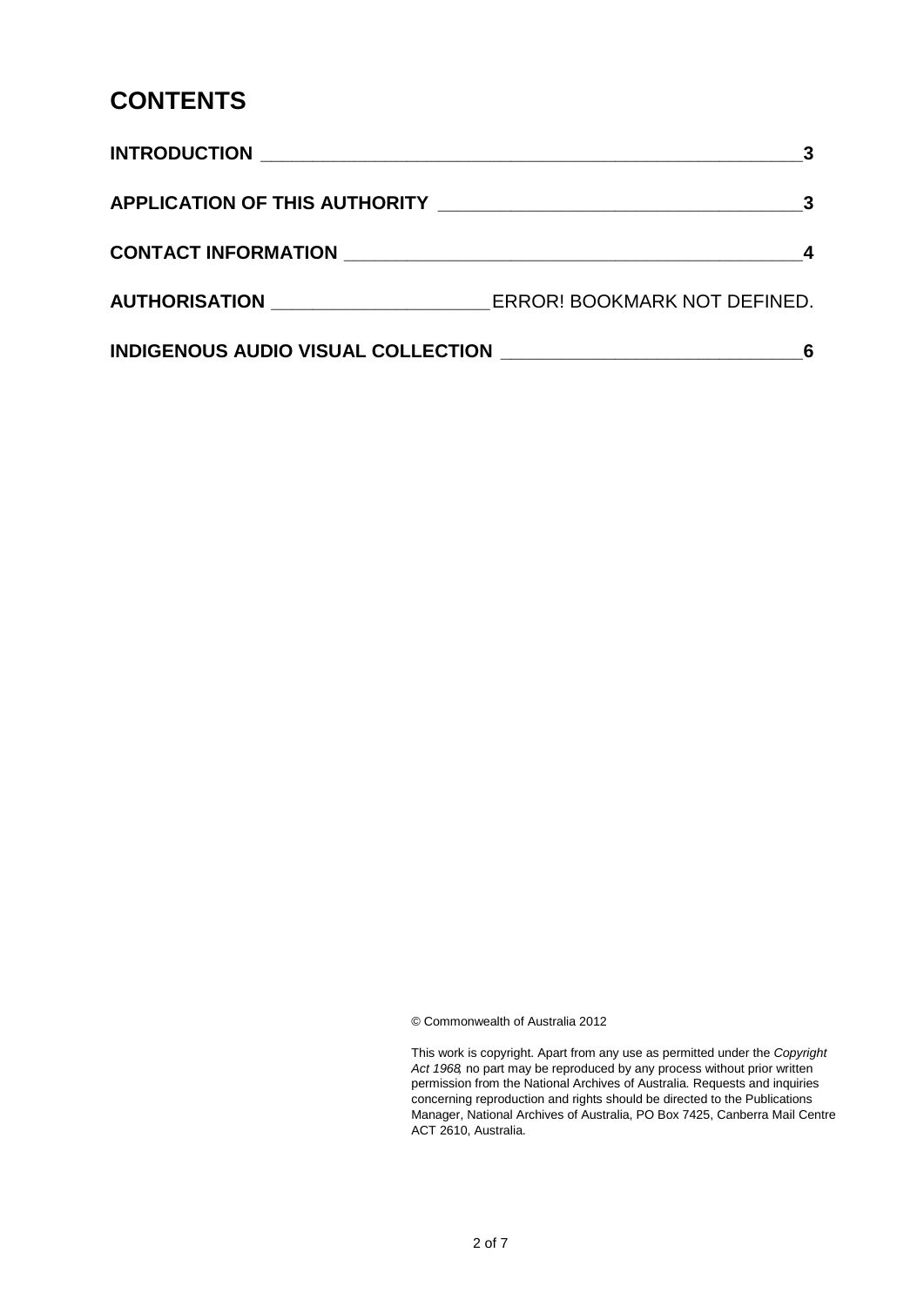# **INTRODUCTION**

The Department of Families, Housing, Community Services and Indigenous Affairs (FaHCSIA) and the National Archives of Australia have developed this Records Authority to set out the requirements for keeping or destroying a collection of audio visual records (c 1972 to 2006) which depict social, cultural, political and sporting events and activities involving, or relevant to, Indigenous people.

These records, which were created or accumulated by a range of agencies and bodies involved in the administration or promotion of Indigenous affairs, came to the responsible Department after the abolition, in 2005, of the Aboriginal and Torres Strait Islander Commission (ATSIC). The authority permits the destruction of original records after digital copies have been made to a standard agreed by the Archives.

This Authority is based on the identification and analysis of the business of Indigenous affairs in the Commonwealth. It takes into account the legal and organisational records management requirements of the Commonwealth, and the interests of stakeholders, the agencies involved and the National Archives of Australia.

This Authority gives FaHCSIA permission under the *Archives Act 1983*, for the destruction, retention or transfer to the National Archives of Australia of the records described.

## **APPLICATION OF THIS AUTHORITY**

- 1. This Authority partially supersedes Records Disposal Authority (RDA) 690 issued to the Aboriginal and Torres Strait Islander Commission in 1990. Dot points for broadcast and audio visual productions in classes 1 and 3 of RDA 690 cannot be used by FaHCSIA after the date of issue of this Authority. Other records authorities are not to be used for records covered by this Authority.
- 2. This authority only applies to records in existence at the date of issue of the authority and digital copies of those records.
- 3. This Authority is to be used to determine how long records must be kept. Records are matched to the relevant core business and records class in the Authority. Records that are identified as Retain as National Archives (RNA) are to be transferred to the National Archives of Australia for preservation.
- 4. Records that are reasonably likely to be needed as evidence in a current or future judicial proceeding or are subject to a request for access under the *Archives Act 1983,* the *Freedom of Information Act 1982* or any other relevant Act must not be destroyed until the action has been completed.
- 5. Records subject to a disposal freeze must not be destroyed until the freeze has been lifted. Further information about disposal freezes and whether they affect the application of this Authority is available from the National Archives website at **[www.naa.gov.au.](http://www.naa.gov.au/)**
- 6. Where the method of recording information changes (for example from a manual system to an electronic system, or when information is migrated from one system to a new system) this authority can still be applied, providing the records document the same core business. The information must be accessible for the period of time prescribed in this Authority. FaHCSIA will need to maintain continuing access to the information, including digital information, for the periods prescribed in this records authority or until the information is transferred into the custody of the National Archives.
- 7. In general, retention requirements indicate a minimum period for retention. FaHCSIA may extend minimum retention periods if it considers that there is an administrative need to do so, without further reference to the National Archives. Where FaHCSIA believes that its accountability will be substantially compromised because a retention period or periods are not adequate, it should contact the National Archives for review of the retention period.
- 8. Records coming within 'Retain as national archives' classes in this Authority have been determined to be part of the archival resources of the Commonwealth under section 3C of the *Archives Act 1983*. The determination of Commonwealth records as archival resources of the Commonwealth obliges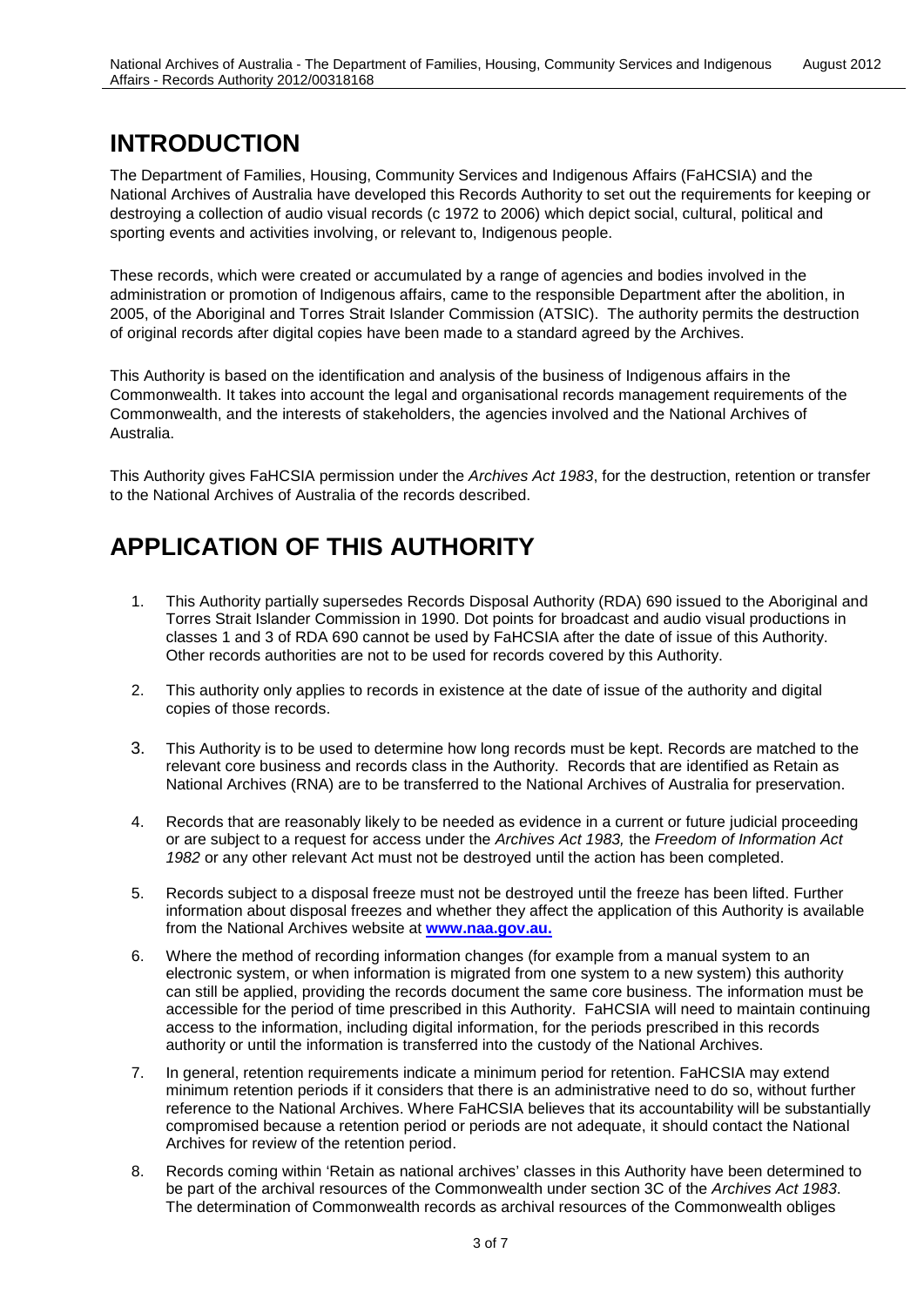agencies to transfer the records to the National Archives when they cease to be current and, in any event, within 15 years of the records coming into existence, under section 27 of the *Archives Act 1983*.

- 9. Records in the care of agencies should be appropriately stored, managed and preserved. Agencies need to meet this obligation to ensure that the records remain authentic and accessible over time. Under Section 31 of the *Archives Act 1983*, access arrangements are required for records that become available for public access including those records that remain in agency custody.
- 10. If this authority permits the destruction of original records after digitisation or other copying, for the purposes of the Archives Act, the date a copy record or a subsequent copy record came into existence is taken to be the date that the original record came into existence.
- 11. Appropriate arrangements should be made with the National Archives when records are to be transferred into custody. The National Archives accepts for transfer only those records designated as national archives.
- 12. Advice on how to use this Authority is available from the FaHCSIA records manager. If there are problems with the application of the Authority that cannot be resolved, please contact the National Archives.

### **CONTACT INFORMATION**

For assistance with this authority or for advice on other recordkeeping matters, please contact the National Archives' Agency Service Centre.

Queen Victoria Terrace Tel: (02) 6212 3610 Parkes ACT 2600 Fax: (02) 6212 3989 Canberra Mail Centre ACT 2610 Website: **[www.naa.gov.au](http://www.naa.gov.au/)**

PO Box 7425 Email: **[recordkeeping@naa.gov.au](mailto:recordkeeping@naa.gov.au)**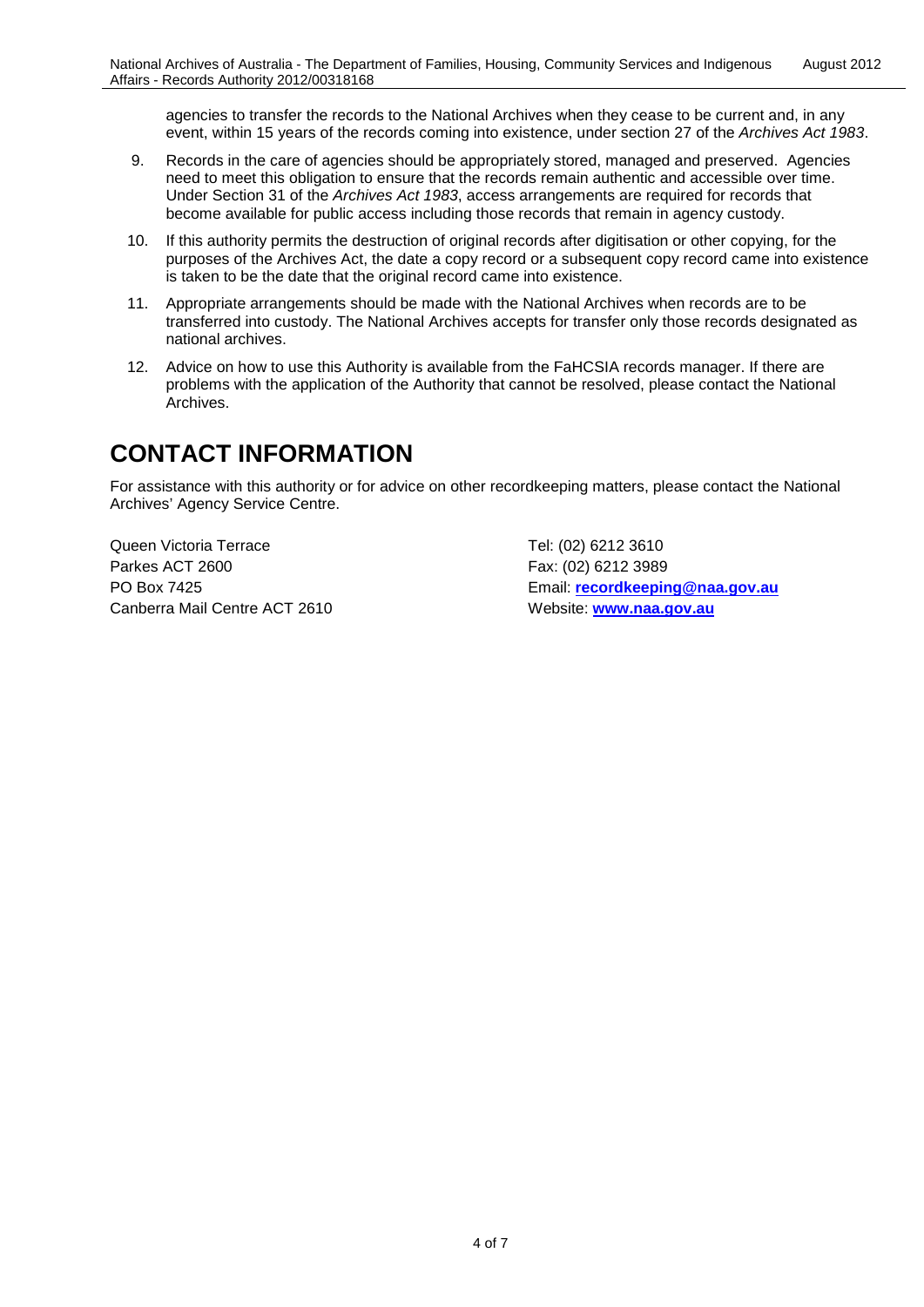#### **RECORDS AUTHORITY 2012/00318168**

| Person to whom notice of<br>authorisation is given: | <b>Finn Pratt</b><br>Secretary                                                |
|-----------------------------------------------------|-------------------------------------------------------------------------------|
|                                                     | Department of Families, Housing, Community Services<br>and Indigenous Affairs |
|                                                     | <b>Tuggeranong Office Park</b>                                                |
|                                                     | <b>Athllon Drive</b>                                                          |
|                                                     | Greenway ACT 2900                                                             |
|                                                     |                                                                               |

| <b>Purpose:</b>     | Authorises arrangements for the disposal of records in accordance with<br>Section 24(2)(b) of the Archives Act 1983                                                                             |
|---------------------|-------------------------------------------------------------------------------------------------------------------------------------------------------------------------------------------------|
|                     | Determines records classed as 'Retain as national archives' in this<br>Records Authority to be part of the archival resources of the<br>Commonwealth under section 3C of the Archives Act 1983. |
|                     |                                                                                                                                                                                                 |
| <b>Application:</b> | All records in the Indigenous Audio Visual Collection.                                                                                                                                          |
|                     |                                                                                                                                                                                                 |

This authority gives permission for the destruction, retention or transfer to the National Archives of Australia of the records described. This authority will apply only with the consent of the agency currently responsible for the business documented in the records described.

Authorised by **Date of issue:** David Fricker 14 August 2012 Director-General National Archives of Australia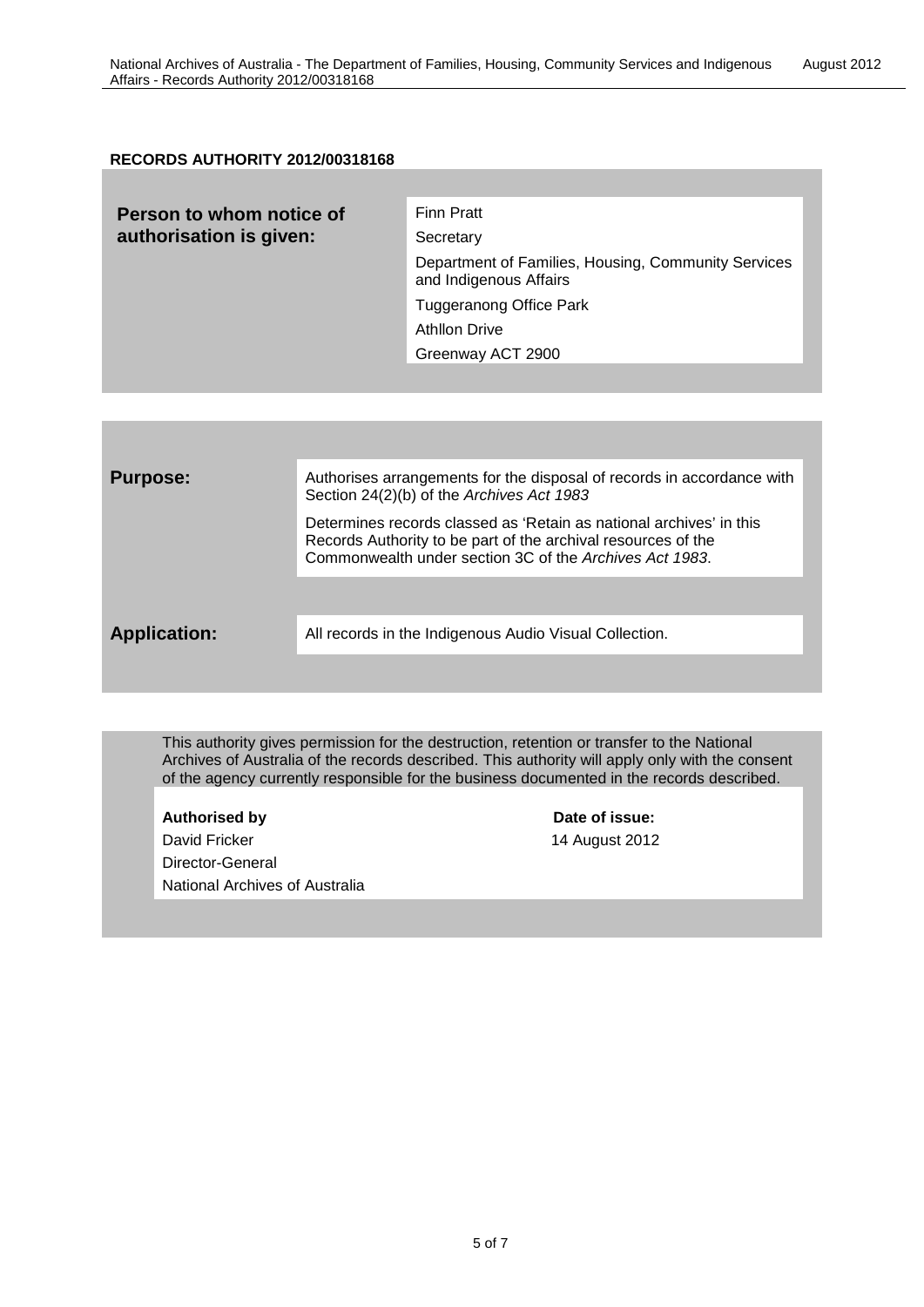## **INDIGENOUS AUDIO VISUAL COLLECTION**

The collection of Indigenous audio visual records in the custody of the Department of Families, Housing, Community Services and Indigenous Affairs (FaHCSIA) was principally created by Indigenous people to record and to broadcast Australian Indigenous culture. Indigenous broadcast services began at a community level in 1972 and were funded by the Commonwealth from 1987 in order to promote Aboriginal culture while generating economic benefits. The vast majority of the collection was created before the abolition of the Aboriginal and Torres Strait Islander Commission in 2005.

The audio visual collection, created between 1972 and 2006, includes depictions of ceremonies, sporting, cultural, artistic and social activities and health, education, and political campaigns involving, or relevant to, Indigenous people. It includes film of events, interviews, panels, daily life, documentaries and drama. The collection is a rich source of genealogical information and a unique record of significant events, people, issues and the creativity of the Australian Indigenous people in diverse communities.

| <b>Class no</b> | <b>Description of records</b>                                                                                                                                                                                                                                                                                                                                                                                                                                                               | <b>Disposal action</b>                                                                                                          |
|-----------------|---------------------------------------------------------------------------------------------------------------------------------------------------------------------------------------------------------------------------------------------------------------------------------------------------------------------------------------------------------------------------------------------------------------------------------------------------------------------------------------------|---------------------------------------------------------------------------------------------------------------------------------|
| 61088           | Digital copies of those Indigenous audio visual records of<br>administrative, social, cultural or historical significance, circa 1972 to<br>2006, in the custody of the Department of Families, Housing,<br>Community Services and Indigenous Affairs before June 2012.<br>Includes supporting records such as lists, indexes or other metadata.<br>Note: the digital copies referred to in this class must be certified by<br>the Archives to be of a standard acceptable to the Archives. | Retain as national<br>archives                                                                                                  |
| 61089           | Original Indigenous audio visual records used to produce digital<br>copies to a standard agreed by the National Archives.<br>Excludes: film on reels or rolls (see classes 61138, 61139 and 61090<br>for the treatment of this film).<br>Note: these source records are in various superseded, degraded or<br>otherwise inaccessible formats.                                                                                                                                               | Destroy following<br>written confirmation<br>from the Archives that<br>the digital transfer to<br>the Archives is<br>completed. |
| 61090           | Indigenous audio visual records that:<br>are true duplicates of other items and therefore would not need<br>$\bullet$<br>to be digitised; or<br>cannot be digitised because of degradation of the original<br>$\bullet$<br>materials; or<br>do not have administrative, social, cultural or historical<br>significance.<br>Note: it is a condition of this class that the Archives confirms that<br>material is degraded to an extent that is not recoverable.                              | Destroy when<br>reference ceases                                                                                                |
| 61138           | Film on reels or rolls containing records of administrative, social,<br>cultural or historical significance where the film provides the best<br>performance of the content (ie better than the digital copy).                                                                                                                                                                                                                                                                               | Retain as national<br>archives                                                                                                  |